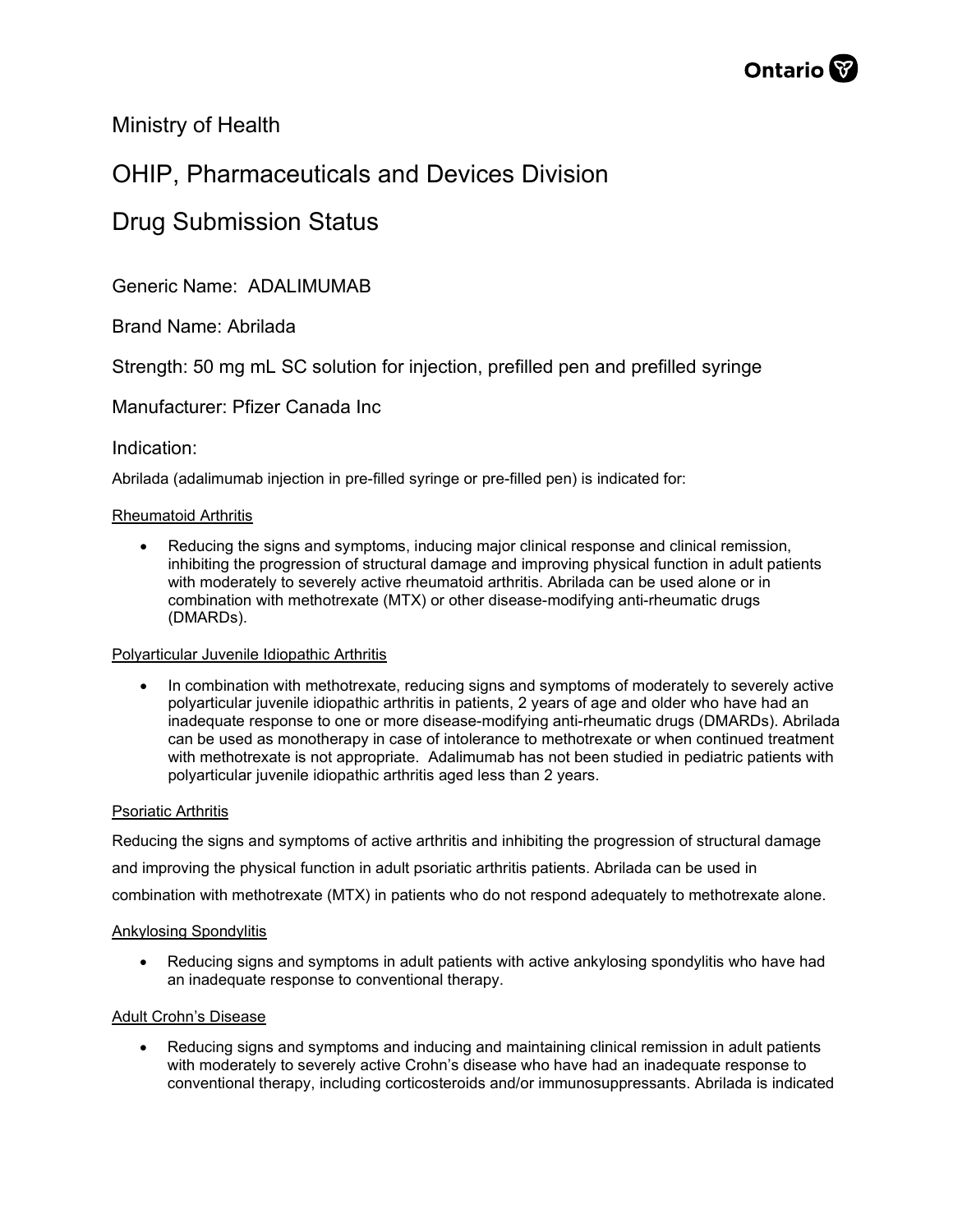

for reducing signs and symptoms and inducing clinical remission in these patients if they have also lost response to or are intolerant to infliximab.

#### Pediatric Crohn's Disease

• Reducing signs and symptoms and inducing and maintaining clinical remission in pediatric patients 13 to 17 years of age weighing ≥ 40 kg with severely active Crohn's disease and/or who have had an inadequate response or were intolerant to conventional therapy (a corticosteroid and/or aminosalicylate and/or an immunosuppressant) and/or a tumour necrosis factor alpha antagonist.

#### Ulcerative Colitis

• Treatment of adult patients with moderately to severely active ulcerative colitis (UC) who have had an inadequate response to conventional therapy including corticosteroids and/or azathioprine or 6-mercaptopurine (6-MP) or who are intolerant to such therapies. The efficacy of adalimumab in patients who have lost response to or were intolerant to TNF blockers has not been established.

#### Hidradenitis Suppurativa

• Treatment of active moderate to severe hidradenitis suppurativa in adult and adolescent patients (12 to 17 years of age weighing ≥ 30 kg) who have not responded to conventional therapy (including systemic antibiotics).

#### Plaque Psoriasis

• Treatment of adult patients with chronic moderate to severe plaque psoriasis who are candidates for systemic therapy. For patients with chronic moderate plaque psoriasis, Abrilada should be used after phototherapy has been shown to be ineffective or inappropriate.

#### Adult Uveitis

• Treatment of non-infectious uveitis (intermediate, posterior and panuveitis) in adult patients with inadequate response to corticosteroids or as corticosteroid sparing treatment in corticosteroiddependent patients.

#### Pediatric Uveitis

• Treatment of chronic non-infectious anterior uveitis in pediatric patients from 2 years of age who have had an inadequate response to or are intolerant to conventional therapy, or in whom conventional therapy is inappropriate.

| <b>Submission Type:</b>               | Date Submission<br>Received: | Date<br>Submission<br>Deemed<br>Complete: | <b>Review</b><br>Status: | <b>Funding Status:</b>                                                              |
|---------------------------------------|------------------------------|-------------------------------------------|--------------------------|-------------------------------------------------------------------------------------|
| First Review:<br>(Initial Submission) | 22/11/2021                   | 28/04/2022                                | EO decision<br>rendered  | Listed on the Ontario<br>Drug Benefit<br>Formulary as<br><b>Limited Use Benefit</b> |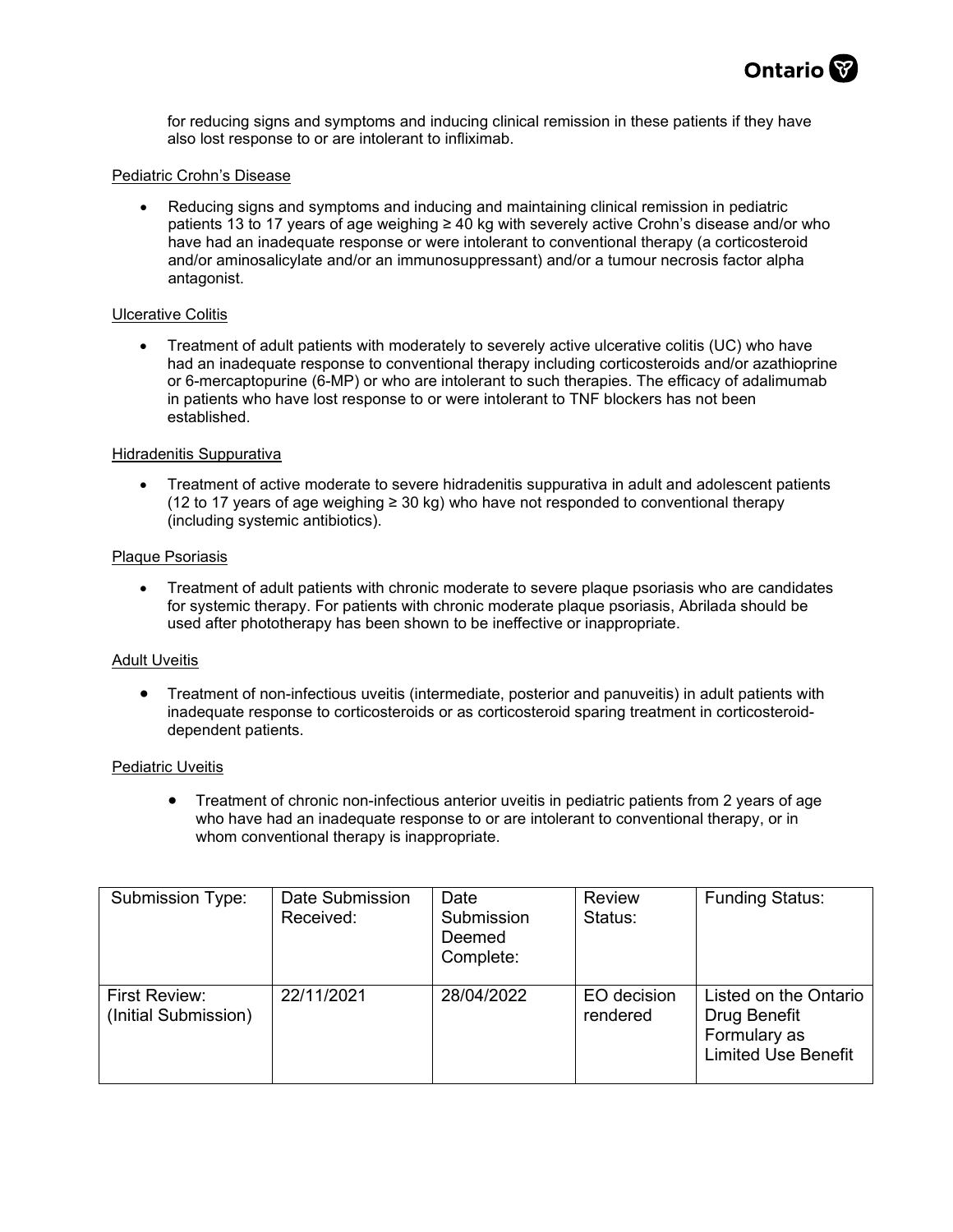# Review Status:

- Screening Ministry is screening the manufacturer's submission to ensure all regulatory and policy requirements have been met in order to proceed with the drug review.
- Submission incomplete Manufacturer did not meet the necessary requirements to allow review to proceed.
- Submission complete & under review Manufacturer met all requirements to proceed with the drug review, and evaluation of the drug submission is underway.
- Committee to Evaluate Drugs\* (CED) review completed, manufacturer requesting reconsideration – A recommendation was made by the CED, however the manufacturer has submitted or will be submitting additional information.
- Committee to Evaluate Drugs (CED) review completed A recommendation was made by the CED.
- Ontario Steering Committee for Cancer Drugs\*\* (OSCCD) review completed A recommendation was made by the OSCCD.
- Executive Officer (EO) decision rendered.

# Funding Status:

The Committee to Evaluate Drugs (CED) recommendation and the Executive Officer (EO) decision, if available, can be found at:

[The CED recommendation and the EO decision](http://www.health.gov.on.ca/en/pro/programs/drugs/ced_rec_table.aspx)